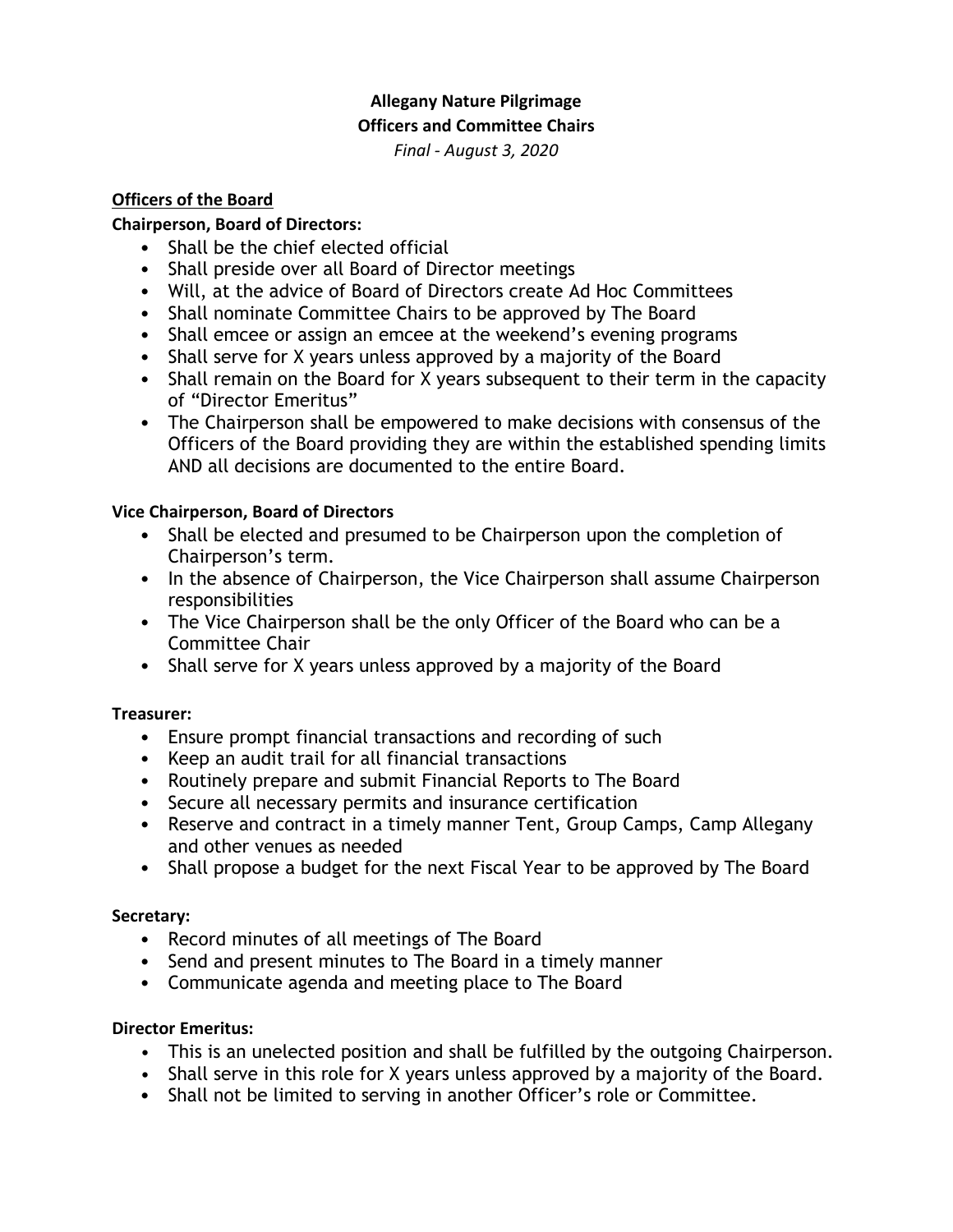## **Committee Chairs**

### **Registration Committee Chair**

- Recruits and directs the Registration Committee which will have responsibility for:
	- o Registration of participants, Directors, and leaders
	- o Works with The Board to set fees
	- o Works with the Chairperson of Media/Outreach/Promotions in preparation for year's registration opening
	- o Solicitation of registrations through postal mailing and email
	- o Collection of fees and tallying of registrants and their requirements for food and housing
	- o Maintaining database of past participants
	- o Assigning housing for leaders and The Board
	- o Preparing and distributing registration materials for participants during weekend
	- o Will be responsible for accountability of all financial transactions and working within the approved budget, providing an update at each meeting to the Board and Treasurer

### **Field Trip and Program Committee Chair**

- Recruits and directs the Field Trip Committee which will have responsibility for:
	- o Recruiting and retaining of field trip leaders
	- o Soliciting Main Tent Programs
	- o Maintain a list of past leaders and potential leaders and their email addresses
	- o Maintain and update Allegany Nature Pilgrimage Leader Information document to send to all prospective leaders
	- o Approving field trip proposals
	- o Providing Leaders with program guidelines and updates
	- o Developing field trip agenda and logistics (The Schedule)
	- o During the weekend supervise leader reception, manage signage for field trips, departure point, and insure timely field trip departures
	- o Audio/Visual Support for evening programs
	- o Will be responsible for accountability of all financial transactions and working within the approved budget, providing an update at each meeting to the Board and Treasurer

### **Hospitality Committee Chair**

- Recruits and directs the Hospitality Committee which will have responsibility for:
	- o Overall participant and leader wellbeing to include: food, coffee, rest rooms, information desk, entertainment and other associated requirements.
- Will be responsible for accountability of all financial transactions and working within the approved budget, providing an update at each meeting to the Board and Treasurer